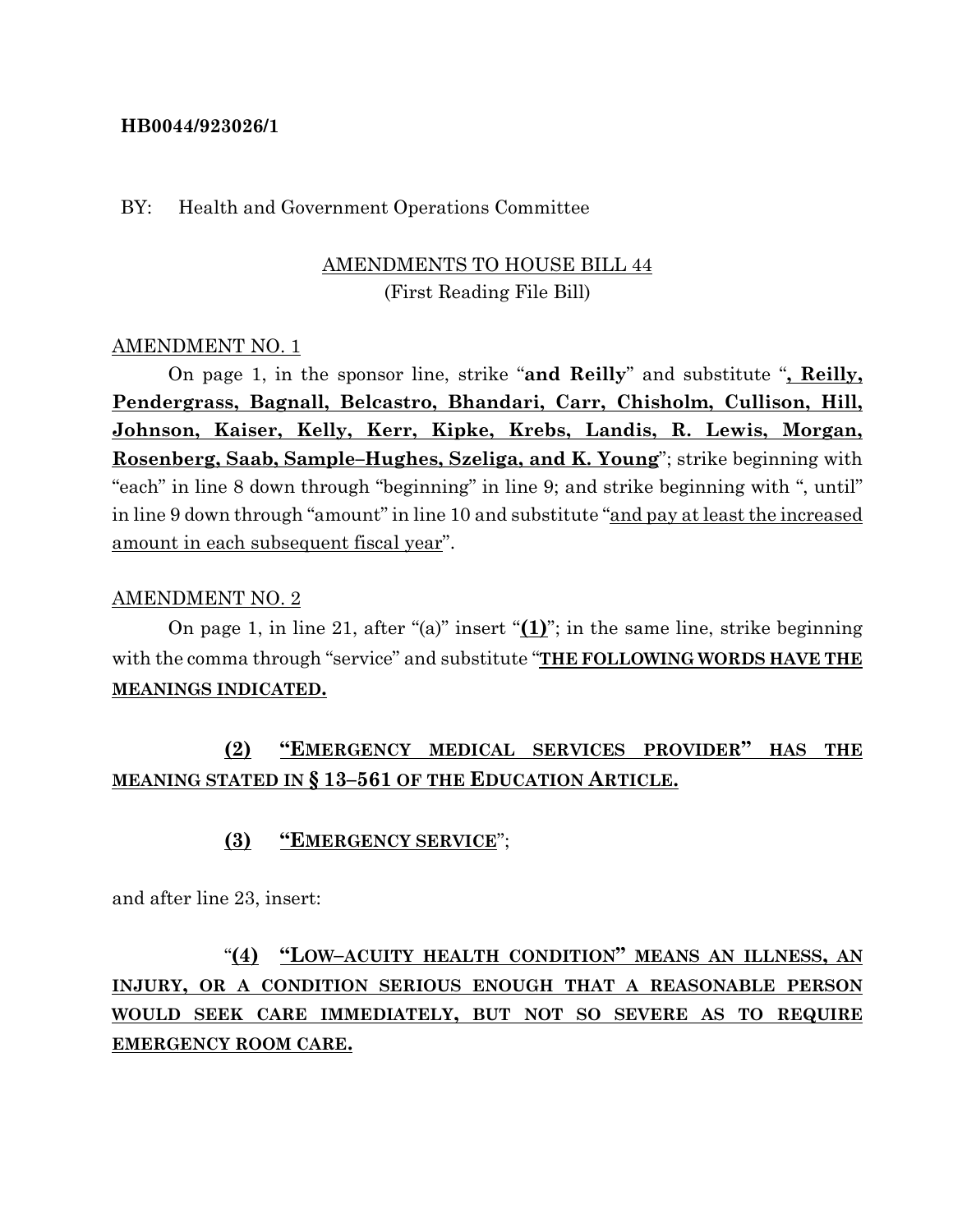### **HB0044/923026/01 Health and Government Operations Committee Amendments to HB 44 Page 2 of 5**

# **(5) "MOBILE INTEGRATED HEALTH SERVICE" MEANS A COMMUNITY–BASED PREVENTIVE, PRIMARY, CHRONIC, PREADMISSION, OR POSTADMISSION HEALTH CARE SERVICE OR TRANSPORT PROVIDED BY AN EMERGENCY MEDICAL SERVICES PROVIDER TO AN INDIVIDUAL.**".

On page 2, in line 1, after "(b)" insert "**(1)**"; in the same line, strike "**SUBSECTION (C)**" and substitute "**PARAGRAPH (2)**"; in the same line, strike "**SECTION**" and substitute "**SUBSECTION**"; in lines 5 and 7, strike "(1)" and "(2)", respectively, and substitute " $(I)$ " and " $(II)$ ", respectively; in line 10, strike " $(C)$ " and substitute " $(2)$ "; in line 10, strike "**BEGINNING IN FISCAL YEAR 2023, THE**" and substitute "**THE**"; in the same line, strike "**INCREASE**" and substitute "**:**

## **(I) INCREASE**";

in line 11, strike "**SUBSECTION (B)**" and substitute "**PARAGRAPH (1)**"; in line 12, strike "**SECTION**" and substitute "**SUBSECTION**"; in the same line, strike "**\$25**" and substitute "**\$50 IN FISCAL YEAR 2023; AND**

## **(II) PAY AT LEAST THE AMOUNT ESTABLISHED UNDER ITEM (I) OF THIS PARAGRAPH IN EACH SUBSEQUENT FISCAL YEAR**";

strike beginning with "**EACH**" in line 12 down through "**\$300**" in line 13; after line 13, insert:

# "**(C) (1) SUBJECT TO PARAGRAPH (3) OF THIS SUBSECTION, THE DEPARTMENT SHALL REIMBURSE AN EMERGENCY SERVICE TRANSPORTER FOR MOBILE INTEGRATED HEALTH SERVICES PROVIDED TO A PROGRAM RECIPIENT IN AN AMOUNT AS SPECIFIED BY REGULATIONS ADOPTED BY THE DEPARTMENT THAT IS AT LEAST \$100 PER INTERACTION.**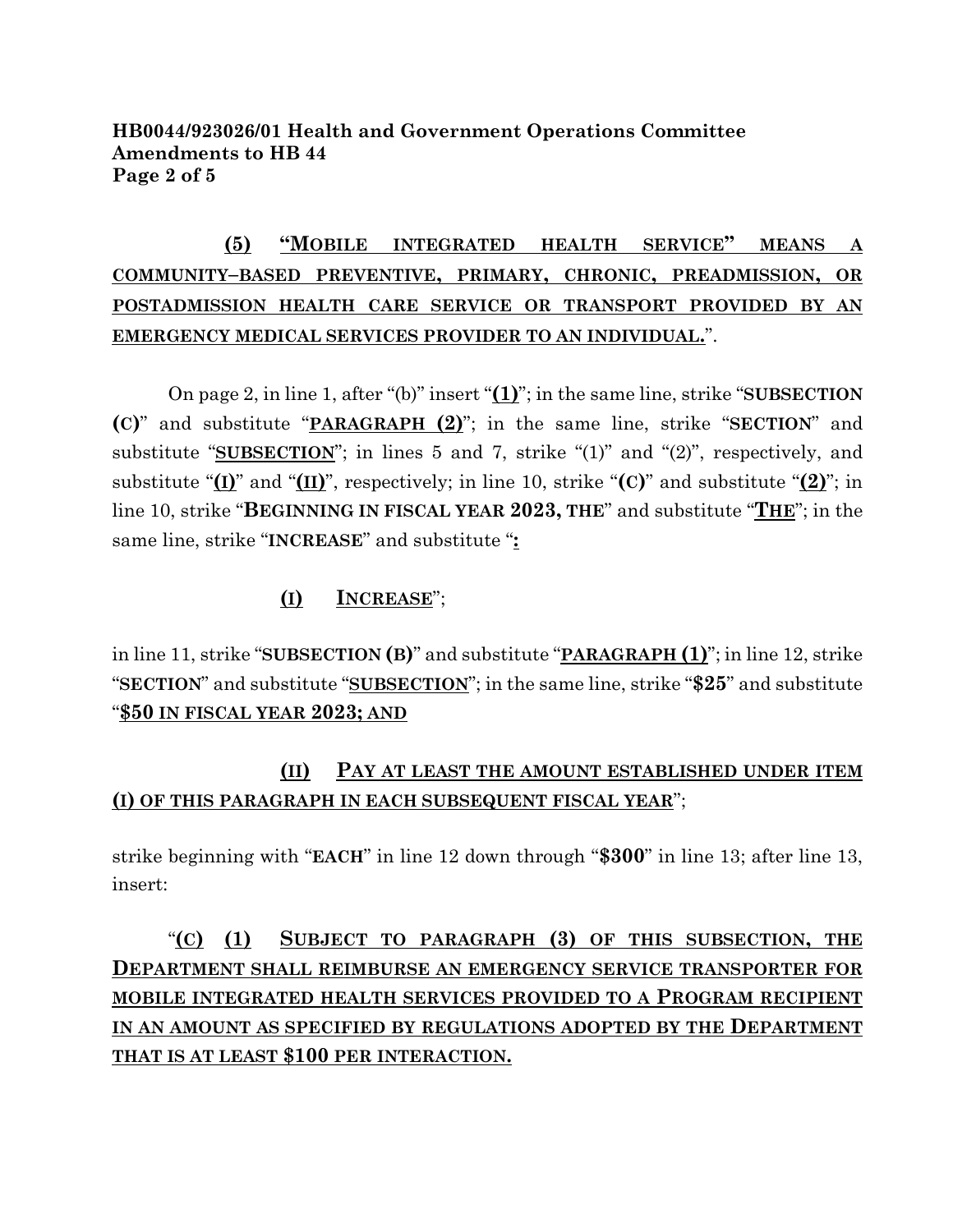### **HB0044/923026/01 Health and Government Operations Committee Amendments to HB 44 Page 3 of 5**

# **(2) THE SERVICES SUBJECT TO REIMBURSEMENT UNDER PARAGRAPH (1) OF THIS SUBSECTION SHALL INCLUDE:**

**(I) HEALTH CARE SERVICES, INCLUDING HEALTH ASSESSMENTS, REMOTE MEDICAL DIAGNOSTICS, CHRONIC DISEASE MONITORING AND EDUCATION, MEDICATION COMPLIANCE, IMMUNIZATIONS AND VACCINATIONS, LABORATORY SPECIMEN COLLECTION, HOSPITAL DISCHARGE FOLLOW–UP CARE, AND MINOR MEDICAL PROCEDURES, PROVIDED BY AN EMERGENCY MEDICAL SERVICES PROVIDER THAT ARE:**

**1. WITHIN THE SCOPE OF PRACTICE OF THE EMERGENCY MEDICAL SERVICES PROVIDER;**

**2. PROVIDED IN A HOME OR ANOTHER COMMUNITY–BASED SETTING TO A PROGRAM RECIPIENT WHO DOES NOT REQUIRE EMERGENCY MEDICAL TRANSPORT; AND** 

**3. CONSISTENT WITH THE PROTOCOLS ISSUED BY THE EMERGENCY MEDICAL SERVICES BOARD; AND**

**(II) TRANSPORTATION PROVIDED BY THE EMERGENCY SERVICE TRANSPORTER TO A PROGRAM RECIPIENT WITH A LOW–ACUITY HEALTH CONDITION TO A LOCATION IN WHICH URGENT HEALTH CARE SERVICES ARE PROVIDED TO INDIVIDUALS.**

**(3) THE DEPARTMENT SHALL:**

(Over)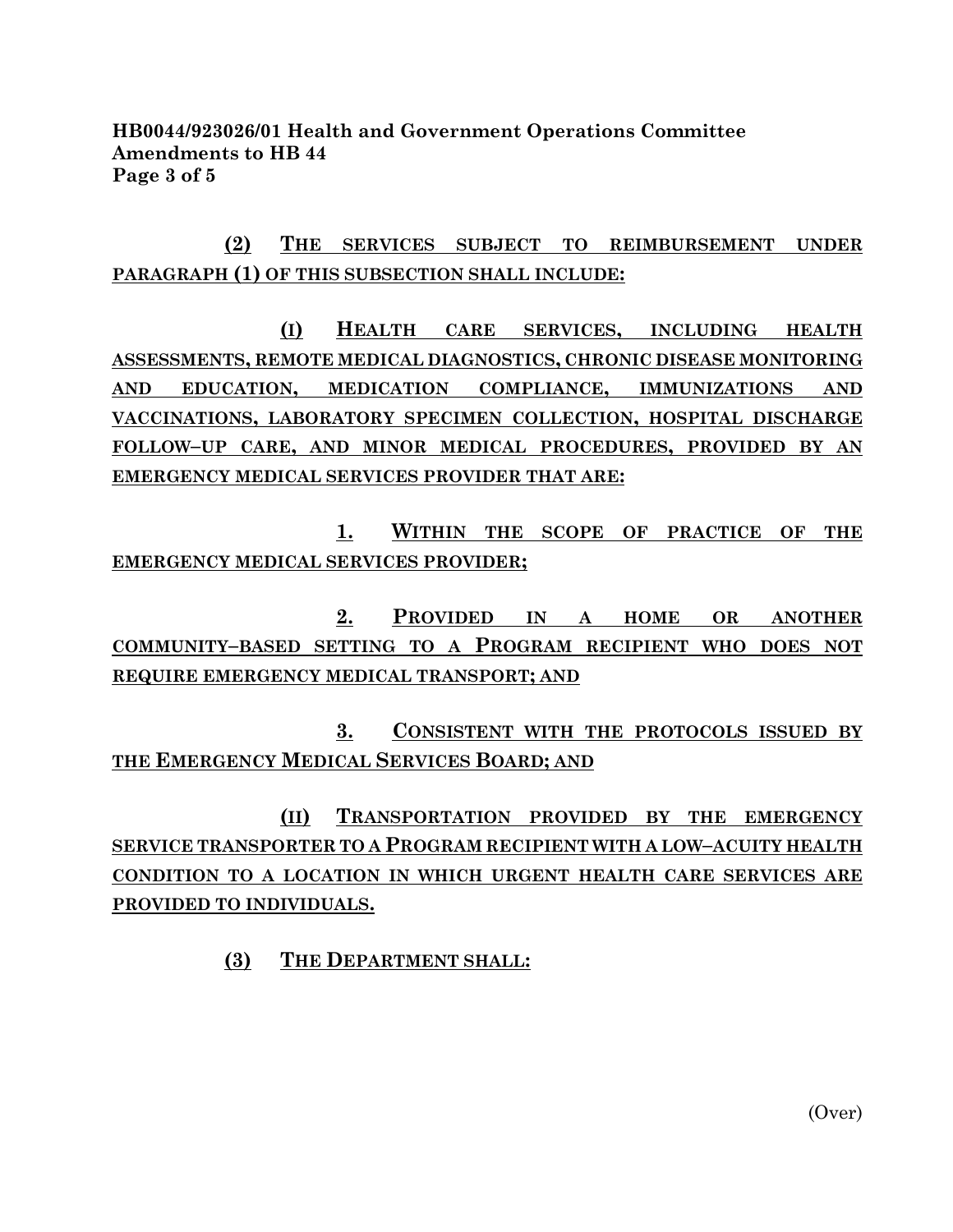### **HB0044/923026/01 Health and Government Operations Committee Amendments to HB 44 Page 4 of 5**

# **(I) INCREASE THE AMOUNT OF REIMBURSEMENT AUTHORIZED UNDER PARAGRAPH (1) OF THIS SUBSECTION FOR THE COST OF TRANSPORTATION AND MEDICAL SERVICES BY \$50 IN FISCAL YEAR 2023; AND**

## **(II) PAY AT LEAST THE AMOUNT ESTABLISHED UNDER ITEM (I) OF THIS PARAGRAPH IN EACH SUBSEQUENT FISCAL YEAR.**";

after line 15, insert:

### "SECTION 2. AND BE IT FURTHER ENACTED, That:

(a) The Maryland Department of Health, in coordination with the Maryland Institute for Emergency Medical Services Systems, shall study the adequacy of the rate of reimbursement provided under § 15–114.1 of the Health – General Article, as enacted by Section 1 of this Act.

(b) The study required under subsection (a) of this section shall include an analysis of best practices from other states.

(c) On or before November 1, 2024, the Department shall report its findings and recommendations to the Governor and, in accordance with § 2–1257 of the State Government Article, the General Assembly.

### SECTION 3. AND BE IT FURTHER ENACTED, That:

(a) The Maryland Institute for Emergency Medical Services Systems (MIEMSS) shall study the emergency and nonemergency interfacility transport system for patients enrolled in the Maryland Medical Assistance Program, including the process for responding to referral requests in a timely manner, the adequacy of reimbursement related to costs, and performance standards.